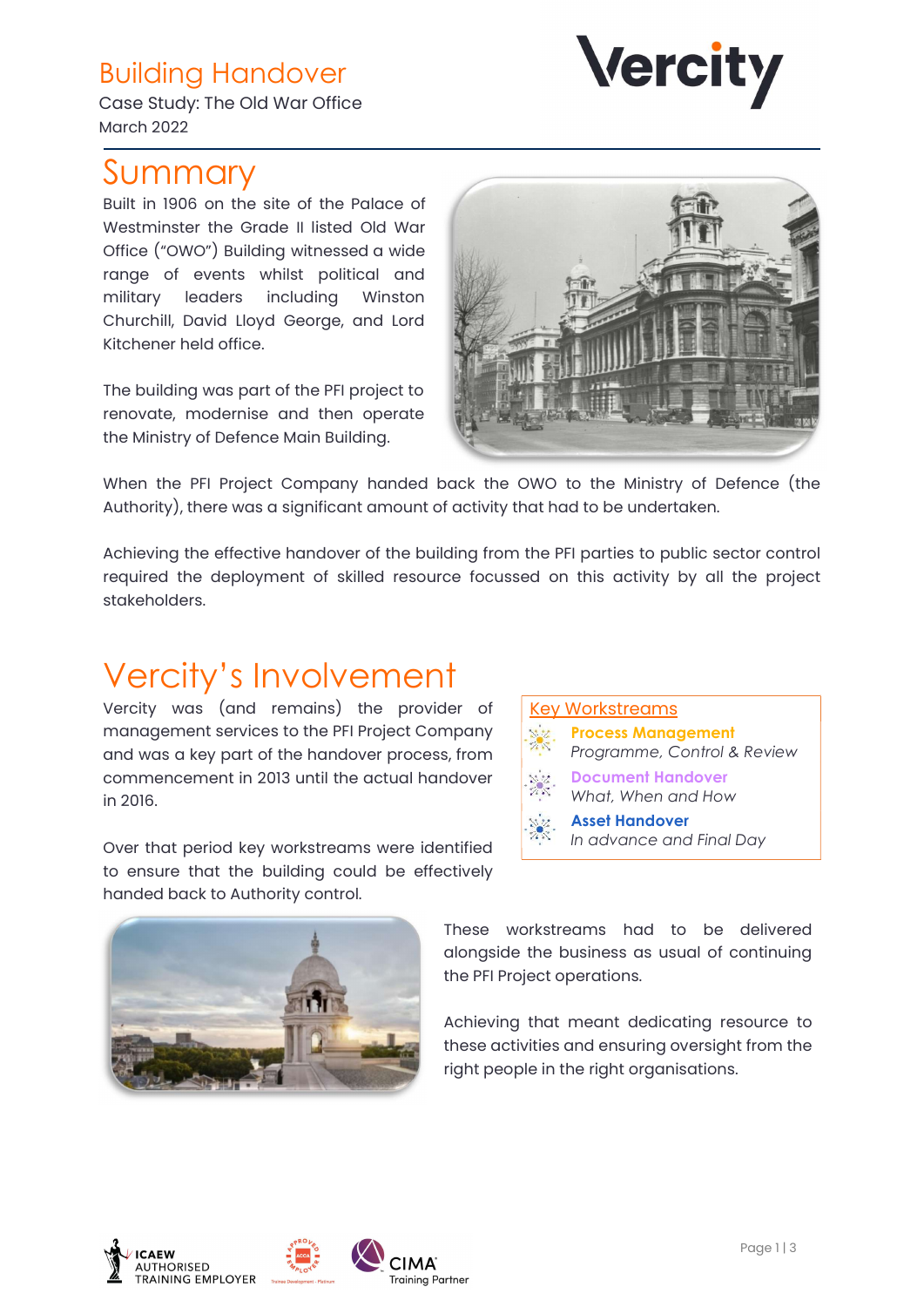## Process Management

Documentation was produced detailing the programme of work involved together with the process on the actual physical handover of the asset and required supporting documentation. This covered the transfer from the Services Providers to PFI Project Company and in turn to the Authority.

A key element of the management process was establishing 'Issues Clarification Control Logs' to manage and record the contractual and practical issues raised as part of the process for ceasing services and delivering the handover, alongside the agreed outcomes.

Progress against programme was reviewed at a monthly Project Committee chaired by the Authority, supported by a weekly review meeting chaired by the PFI Project Company. Having regular meetings provided a rhythm to the process and



ensured oversight. These were supported by other workstreams with meetings as required.

Time and resource were dedicated to the process management by all parties, but this was a worthwhile investment to ensure a smooth transition.

### Document Handover

To facilitate the handover of the building, documents were provided ahead of the completion date, mainly relating to statutory compliance responsibilities that would be taken on by the Authority after the transfer (such as the Asbestos Register). Providing these in advance allowed the Authority to develop their understanding of the responsibilities associated with the building.

Two weeks before the handover a joint inspection of the information/documents to be handed over was undertaken by the PFI parties. Following this a formal hand over from was achieved and evidenced by completing the required Handover forms for each of the contract document requirements. Attached to each Handover form was a schedule of all information/documents being handed over, both hard copy and digital.

Documenting the documents gave all parties certainty and a clear audit trail of what had been provided, and certainty around the completion of the exercise.